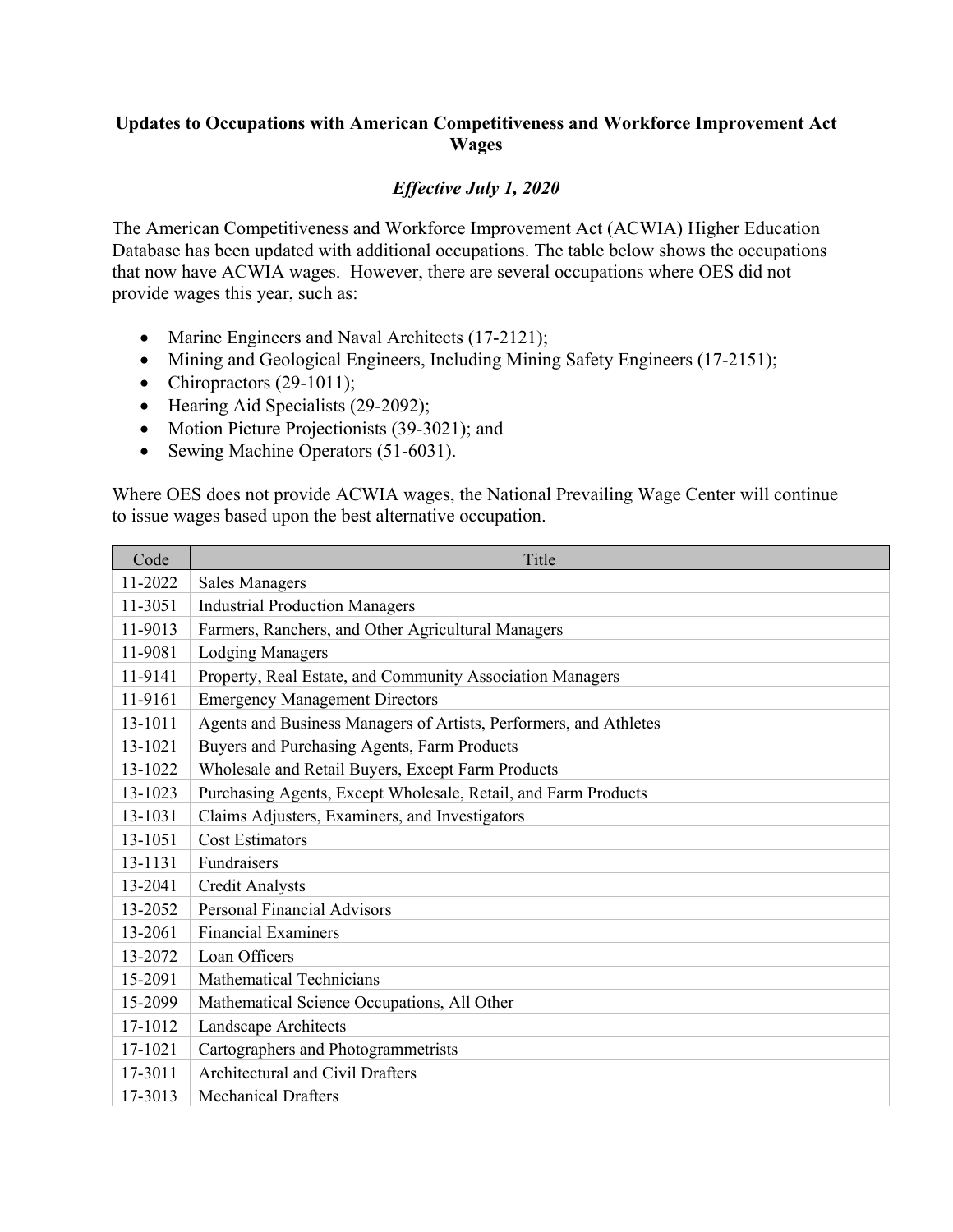| Code    | Title                                                                    |
|---------|--------------------------------------------------------------------------|
| 17-3019 | Drafters, All Other                                                      |
| 17-3031 | Surveying and Mapping Technicians                                        |
| 19-1011 | Animal Scientists                                                        |
| 19-1031 | <b>Conservation Scientists</b>                                           |
| 19-1032 | Foresters                                                                |
| 19-1041 | Epidemiologists                                                          |
| 19-2041 | Environmental Scientists and Specialists, Including Health               |
| 19-3031 | Clinical, Counseling, and School Psychologists                           |
| 19-3051 | Urban and Regional Planners                                              |
| 19-3091 | Anthropologists and Archeologists                                        |
| 19-3093 | Historians                                                               |
| 19-3094 | <b>Political Scientists</b>                                              |
| 19-4092 | Forensic Science Technicians                                             |
| 19-4093 | Forest and Conservation Technicians                                      |
| 21-1011 | Substance Abuse and Behavioral Disorder Counselors                       |
| 21-1014 | <b>Mental Health Counselors</b>                                          |
| 21-1015 | <b>Rehabilitation Counselors</b>                                         |
| 23-1022 | Arbitrators, Mediators, and Conciliators                                 |
| 23-2091 | <b>Court Reporters</b>                                                   |
| 25-2021 | Elementary School Teachers, Except Special Education                     |
| 25-2022 | Middle School Teachers, Except Special and Career/Technical Education    |
| 25-2031 | Secondary School Teachers, Except Special and Career/Technical Education |
| 25-2051 | Special Education Teachers, Preschool                                    |
| 25-3099 | Teachers and Instructors, All Other                                      |
| 27-1012 | <b>Craft Artists</b>                                                     |
| 27-1013 | Fine Artists, Including Painters, Sculptors, and Illustrators            |
| 27-1014 | Multimedia Artists and Animators                                         |
| 27-1019 | Artists and Related Workers, All Other                                   |
| 27-1021 | Commercial and Industrial Designers                                      |
| 27-1022 | <b>Fashion Designers</b>                                                 |
| 27-1025 | <b>Interior Designers</b>                                                |
| 27-1027 | Set and Exhibit Designers                                                |
| 27-2011 | Actors                                                                   |
| 27-2021 | Athletes and Sports Competitors                                          |
| 27-2023 | Umpires, Referees, and Other Sports Officials                            |
| 27-2031 | Dancers                                                                  |
| 27-2032 | Choreographers                                                           |
| 27-3011 | Radio and Television Announcers                                          |
| 27-3021 | <b>Broadcast News Analysts</b>                                           |
| 27-3022 | Reporters and Correspondents                                             |
| 27-4014 | Sound Engineering Technicians                                            |
| 27-4031 | Camera Operators, Television, Video, and Motion Picture                  |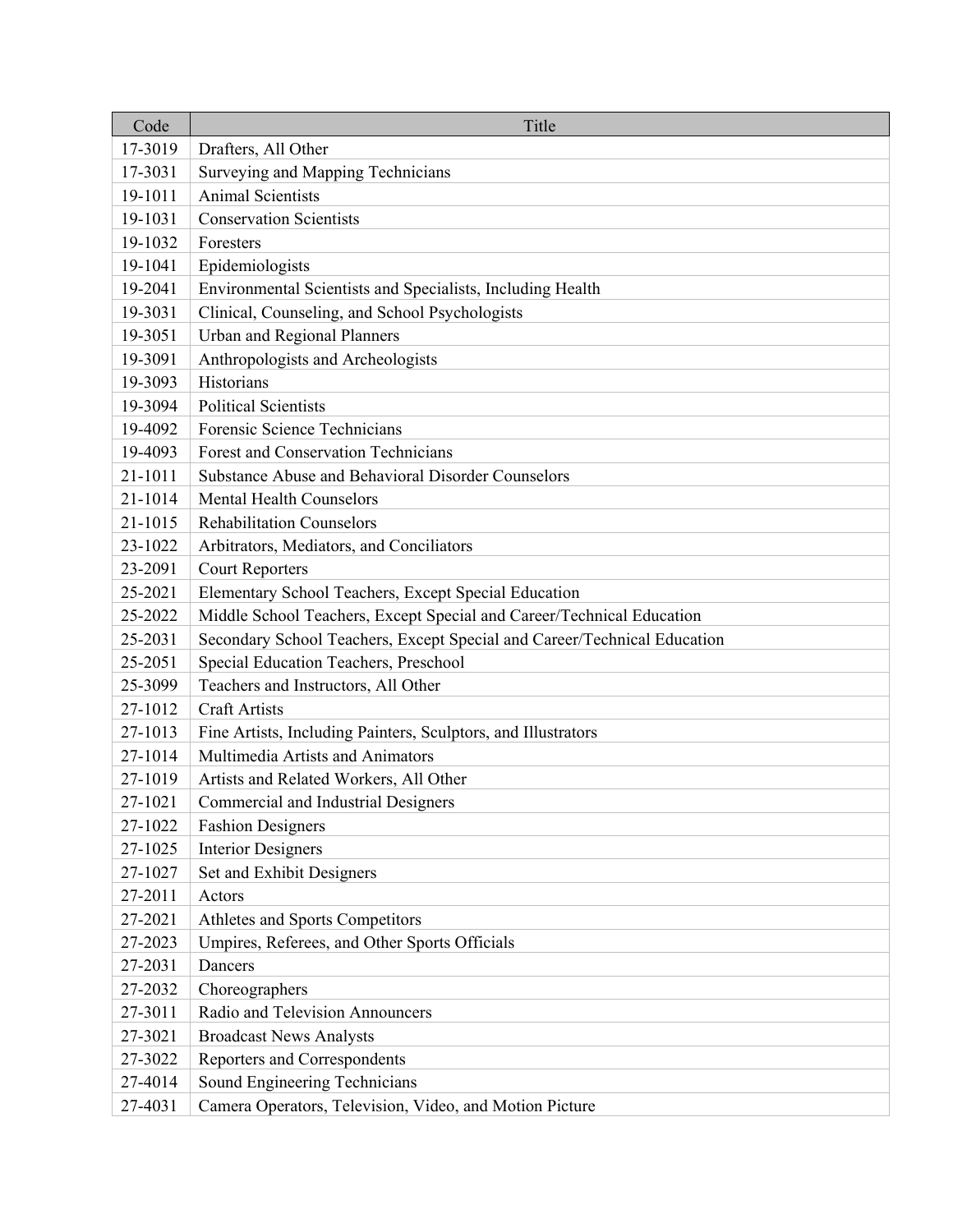| Code    | Title                                                   |
|---------|---------------------------------------------------------|
| 27-4032 | Film and Video Editors                                  |
| 29-1021 | Dentists, General                                       |
| 29-1022 | Oral and Maxillofacial Surgeons                         |
| 29-1029 | Dentists, All Other Specialists                         |
| 29-1041 | Optometrists                                            |
| 29-1051 | Pharmacists                                             |
| 29-1061 | Anesthesiologists                                       |
| 29-1062 | Family and General Practitioners                        |
| 29-1063 | Internists, General                                     |
| 29-1064 | Obstetricians and Gynecologists                         |
| 29-1065 | Pediatricians, General                                  |
| 29-1066 | Psychiatrists                                           |
| 29-1067 | Surgeons                                                |
| 29-1069 | Physicians and Surgeons, All Other                      |
| 29-1071 | Physician Assistants                                    |
| 29-1122 | Occupational Therapists                                 |
| 29-1123 | Physical Therapists                                     |
| 29-1124 | <b>Radiation Therapists</b>                             |
| 29-1125 | <b>Recreational Therapists</b>                          |
| 29-1126 | <b>Respiratory Therapists</b>                           |
| 29-1127 | Speech-Language Pathologists                            |
| 29-1128 | <b>Exercise Physiologists</b>                           |
| 29-1128 | Therapists, All Other                                   |
| 29-1129 | Therapists, All Other                                   |
| 29-1131 | Veterinarians                                           |
| 29-1181 | Audiologists                                            |
| 29-1199 | Health Diagnosing and Treating Practitioners, All Other |
| 29-2011 | Medical and Clinical Laboratory Technologists           |
| 29-2012 | Medical and Clinical Laboratory Technicians             |
| 29-2021 | Dental Hygienists                                       |
| 29-2031 | Cardiovascular Technologists and Technicians            |
| 29-2032 | Diagnostic Medical Sonographers                         |
| 29-2033 | Nuclear Medicine Technologists                          |
| 29-2034 | Radiologic Technologists                                |
| 29-2035 | Magnetic Resonance Imaging Technologists                |
| 29-2041 | <b>Emergency Medical Technicians and Paramedics</b>     |
| 29-2051 | Dietetic Technicians                                    |
| 29-2052 | Pharmacy Technicians                                    |
| 29-2053 | Psychiatric Technicians                                 |
| 29-2054 | Respiratory Therapy Technicians                         |
| 29-2055 | <b>Surgical Technologists</b>                           |
| 29-2056 | Veterinary Technologists and Technicians                |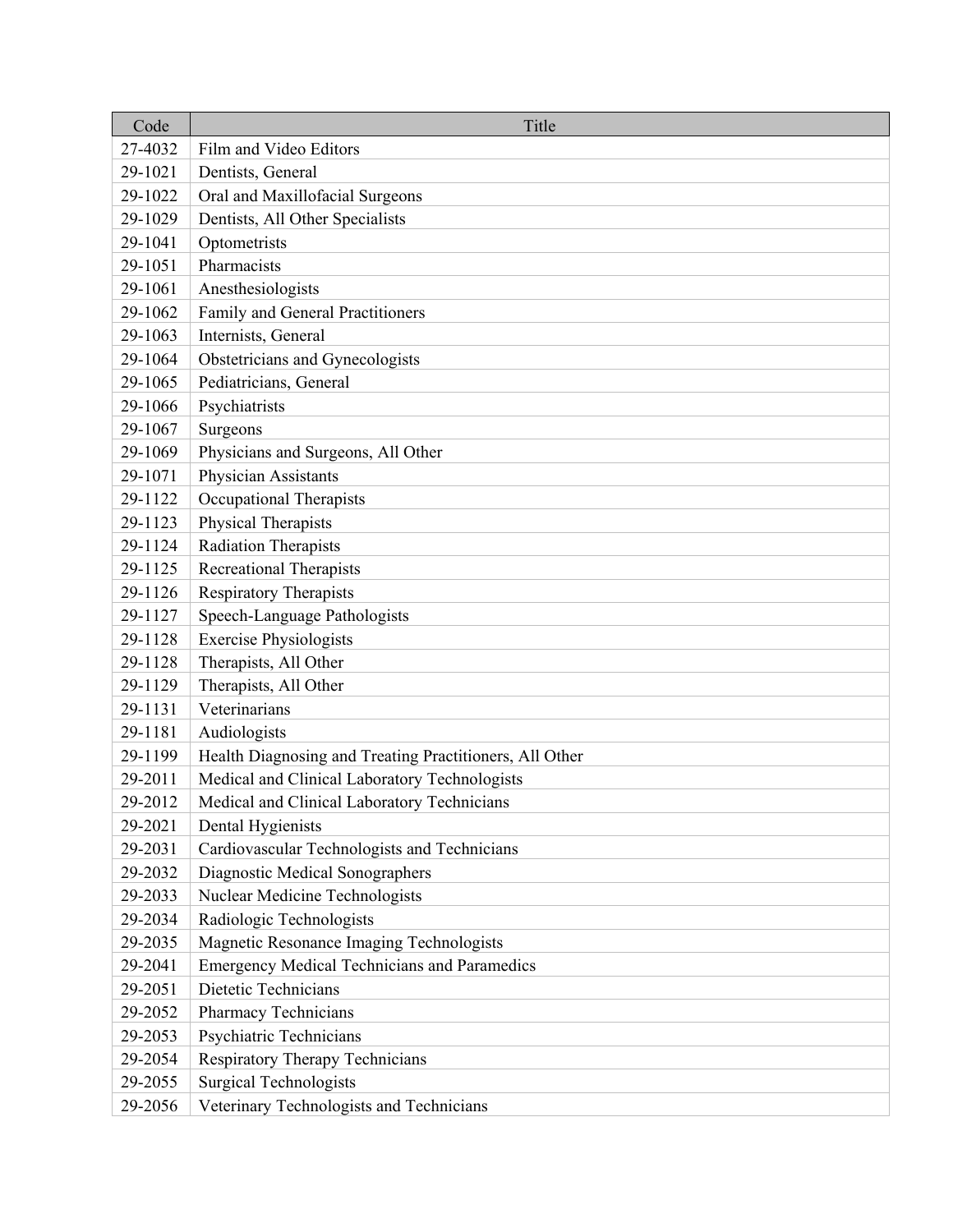| Code    | Title                                                          |
|---------|----------------------------------------------------------------|
| 29-2081 | Opticians, Dispensing                                          |
| 29-2091 | <b>Orthotists and Prosthetists</b>                             |
| 31-1014 | <b>Nursing Assistants</b>                                      |
| 31-1015 | Orderlies                                                      |
| 31-2011 | Occupational Therapy Assistants                                |
| 31-2021 | <b>Physical Therapist Assistants</b>                           |
| 31-2022 | <b>Physical Therapist Aides</b>                                |
| 31-9011 | Massage Therapists                                             |
| 31-9091 | <b>Dental Assistants</b>                                       |
| 31-9092 | <b>Medical Assistants</b>                                      |
| 31-9093 | Medical Equipment Preparers                                    |
| 31-9094 | <b>Medical Transcriptionists</b>                               |
| 31-9095 | Pharmacy Aides                                                 |
| 33-1021 | First-Line Supervisors of Fire Fighting and Prevention Workers |
| 33-2011 | Firefighters                                                   |
| 33-2021 | Fire Inspectors and Investigators                              |
| 33-3021 | Detectives and Criminal Investigators                          |
| 33-9021 | Private Detectives and Investigators                           |
| 35-2011 | Cooks, Fast Food                                               |
| 35-2014 | Cooks, Restaurant                                              |
| 35-2015 | Cooks, Short Order                                             |
| 35-3011 | <b>Bartenders</b>                                              |
| 35-3031 | <b>Waiters and Waitresses</b>                                  |
| 35-3041 | Food Servers, Nonrestaurant                                    |
| 35-9031 | Hosts and Hostesses, Restaurant, Lounge, and Coffee Shop       |
| 37-2021 | Pest Control Workers                                           |
| 37-3012 | Pesticide Handlers, Sprayers, and Applicators, Vegetation      |
| 37-3013 | <b>Tree Trimmers and Pruners</b>                               |
| 39-2021 | Nonfarm Animal Caretakers                                      |
| 39-3021 | <b>Motion Picture Projectionists</b>                           |
| 39-3031 | Ushers, Lobby Attendants, and Ticket Takers                    |
| 39-3091 | <b>Amusement and Recreation Attendants</b>                     |
| 39-3092 | <b>Costume Attendants</b>                                      |
| 39-3093 | Locker Room, Coatroom, and Dressing Room Attendants            |
| 39-3099 | Entertainment Attendants and Related Workers, All Other        |
| 39-4011 | Embalmers                                                      |
| 39-6011 | <b>Baggage Porters and Bellhops</b>                            |
| 39-6012 | Concierges                                                     |
| 39-7011 | Tour Guides and Escorts                                        |
| 39-7012 | <b>Travel Guides</b>                                           |
| 41-1012 | First-Line Supervisors of Non-Retail Sales Workers             |
| 41-2021 | <b>Counter and Rental Clerks</b>                               |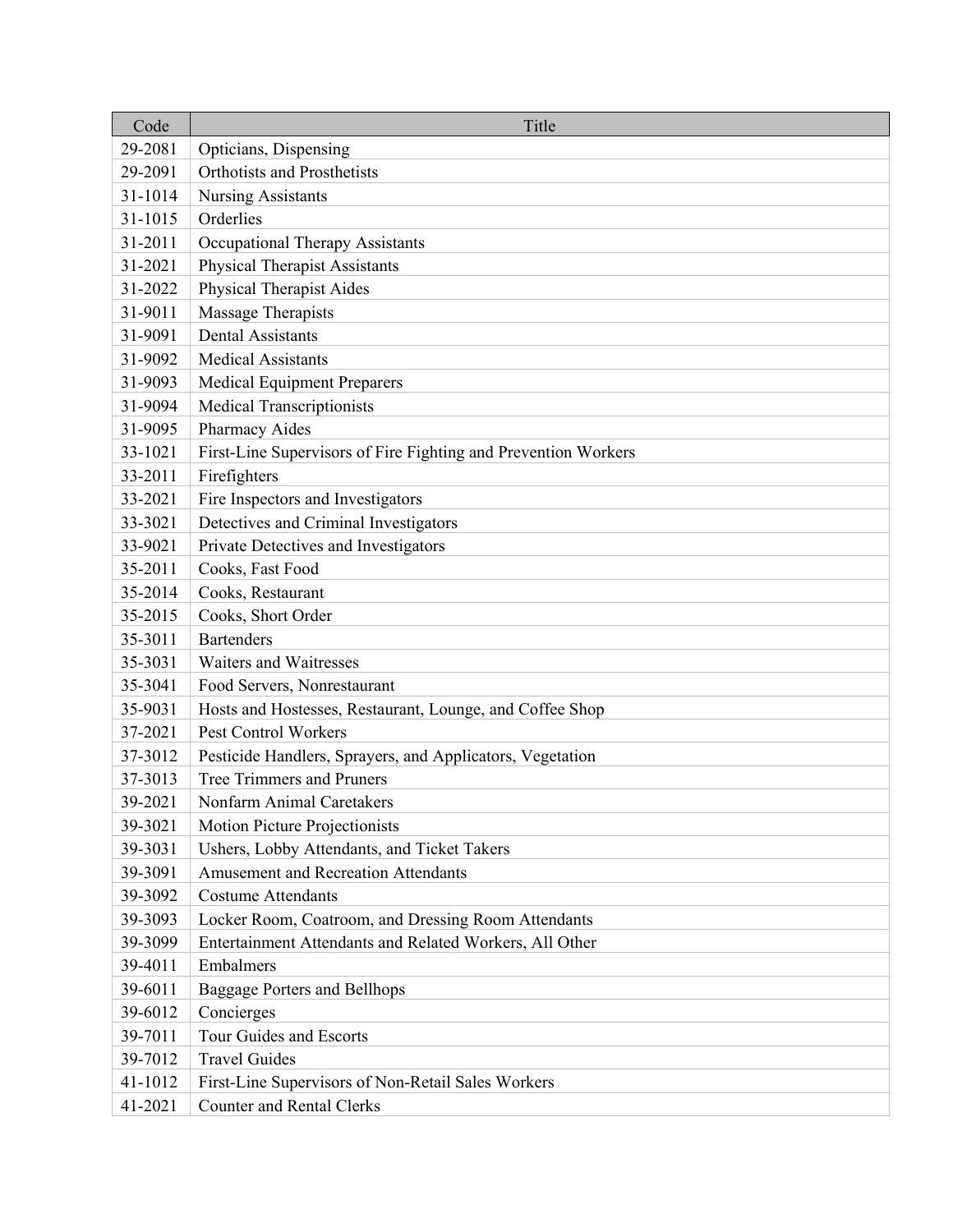| Code    | Title                                                                                        |
|---------|----------------------------------------------------------------------------------------------|
| 41-3011 | <b>Advertising Sales Agents</b>                                                              |
| 41-4012 | Sales Representatives, Wholesale and Manufacturing, Except Technical and Scientific Products |
| 41-9011 | <b>Demonstrators and Product Promoters</b>                                                   |
| 41-9012 | Models                                                                                       |
| 41-9022 | <b>Real Estate Sales Agents</b>                                                              |
| 41-9041 | Telemarketers                                                                                |
| 41-9099 | Sales and Related Workers, All Other                                                         |
| 43-2021 | <b>Telephone Operators</b>                                                                   |
| 43-3071 | Tellers                                                                                      |
| 43-4021 | Correspondence Clerks                                                                        |
| 43-4031 | Court, Municipal, and License Clerks                                                         |
| 43-4041 | Credit Authorizers, Checkers, and Clerks                                                     |
| 43-4061 | Eligibility Interviewers, Government Programs                                                |
| 43-4081 | Hotel, Motel, and Resort Desk Clerks                                                         |
| 43-4151 | Order Clerks                                                                                 |
| 43-5111 | Weighers, Measurers, Checkers, and Samplers, Recordkeeping                                   |
| 43-6012 | <b>Legal Secretaries</b>                                                                     |
| 43-6013 | <b>Medical Secretaries</b>                                                                   |
| 43-9041 | Insurance Claims and Policy Processing Clerks                                                |
| 43-9081 | Proofreaders and Copy Markers                                                                |
| 45-1011 | First-Line Supervisors of Farming, Fishing, and Forestry Workers                             |
| 45-2011 | <b>Agricultural Inspectors</b>                                                               |
| 45-2091 | <b>Agricultural Equipment Operators</b>                                                      |
| 45-2092 | Farmworkers and Laborers, Crop, Nursery, and Greenhouse                                      |
| 45-2093 | Farmworkers, Farm, Ranch, and Aquacultural Animals                                           |
| 45-2099 | Agricultural Workers, All Other                                                              |
| 47-2011 | <b>Boilermakers</b>                                                                          |
| 47-2021 | <b>Brickmasons and Blockmasons</b>                                                           |
| 47-2051 | <b>Cement Masons and Concrete Finishers</b>                                                  |
| 47-2061 | <b>Construction Laborers</b>                                                                 |
| 47-2073 | Operating Engineers and Other Construction Equipment Operators                               |
| 47-2121 | Glaziers                                                                                     |
| 47-2131 | Insulation Workers, Floor, Ceiling, and Wall                                                 |
| 47-2151 | Pipelayers                                                                                   |
| 47-2161 | Plasterers and Stucco Masons                                                                 |
| 47-2181 | Roofers                                                                                      |
| 47-2211 | <b>Sheet Metal Workers</b>                                                                   |
| 47-3012 | Helpers--Carpenters                                                                          |
| 47-3013 | Helpers--Electricians                                                                        |
| 47-3015 | Helpers--Pipelayers, Plumbers, Pipefitters, and Steamfitters                                 |
| 47-3019 | Helpers, Construction Trades, All Other                                                      |
| 47-4011 | <b>Construction and Building Inspectors</b>                                                  |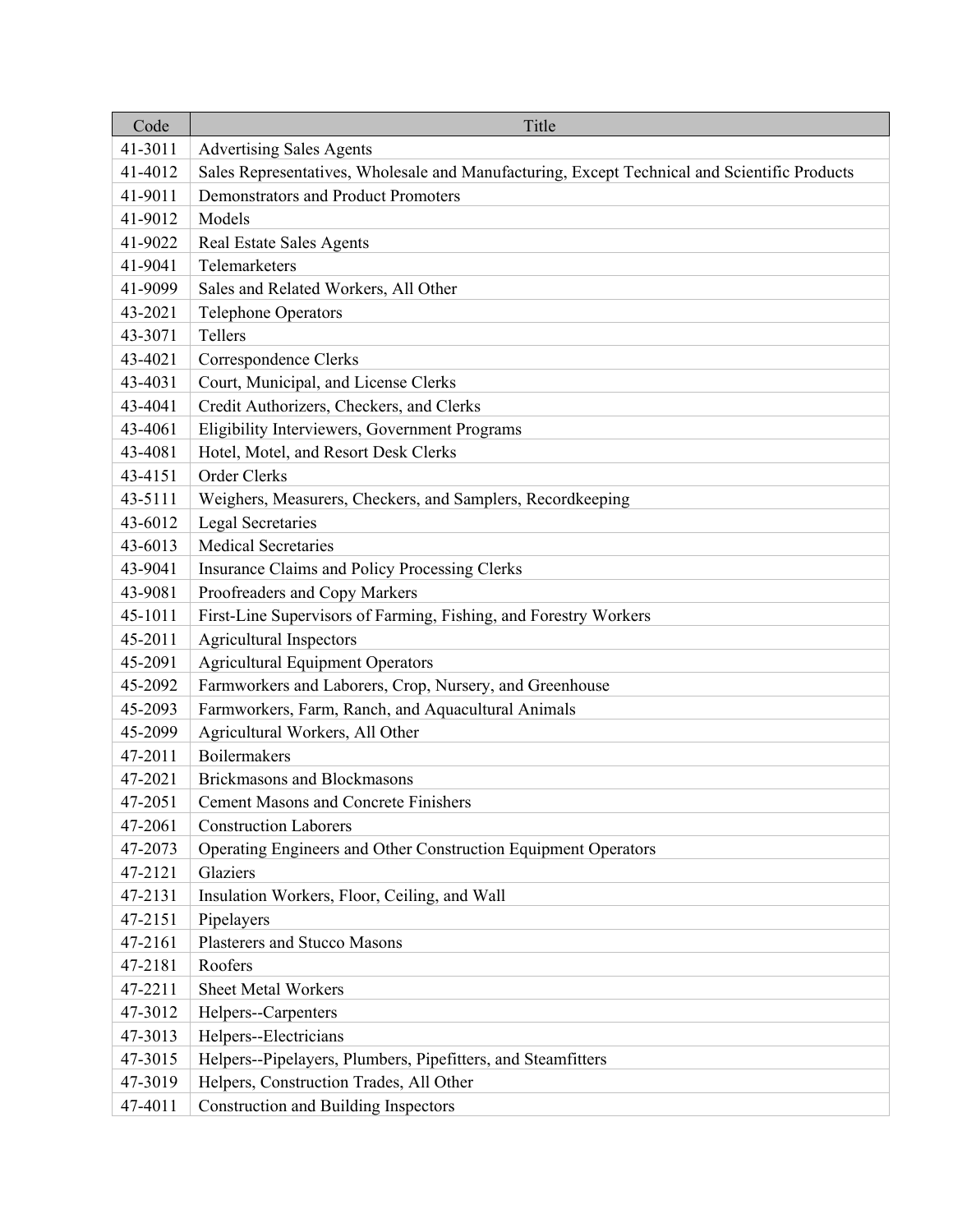| Code    | Title                                                                     |
|---------|---------------------------------------------------------------------------|
| 47-4021 | <b>Elevator Installers and Repairers</b>                                  |
| 47-4041 | Hazardous Materials Removal Workers                                       |
| 47-4091 | <b>Segmental Pavers</b>                                                   |
| 47-4099 | Construction and Related Workers, All Other                               |
| 49-2011 | Computer, Automated Teller, and Office Machine Repairers                  |
| 49-2094 | Electrical and Electronics Repairers, Commercial and Industrial Equipment |
| 49-2095 | Electrical and Electronics Repairers, Powerhouse, Substation, and Relay   |
| 49-2098 | Security and Fire Alarm Systems Installers                                |
| 49-3011 | Aircraft Mechanics and Service Technicians                                |
| 49-3021 | Automotive Body and Related Repairers                                     |
| 49-3031 | Bus and Truck Mechanics and Diesel Engine Specialists                     |
| 49-3041 | Farm Equipment Mechanics and Service Technicians                          |
| 49-3042 | Mobile Heavy Equipment Mechanics, Except Engines                          |
| 49-3053 | Outdoor Power Equipment and Other Small Engine Mechanics                  |
| 49-9011 | <b>Mechanical Door Repairers</b>                                          |
| 49-9012 | Control and Valve Installers and Repairers, Except Mechanical Door        |
| 49-9041 | <b>Industrial Machinery Mechanics</b>                                     |
| 49-9043 | Maintenance Workers, Machinery                                            |
| 49-9051 | Electrical Power-Line Installers and Repairers                            |
| 49-9052 | Telecommunications Line Installers and Repairers                          |
| 49-9061 | Camera and Photographic Equipment Repairers                               |
| 49-9062 | <b>Medical Equipment Repairers</b>                                        |
| 49-9063 | Musical Instrument Repairers and Tuners                                   |
| 49-9069 | Precision Instrument and Equipment Repairers, All Other                   |
| 49-9091 | Coin, Vending, and Amusement Machine Servicers and Repairers              |
| 51-2092 | <b>Team Assemblers</b>                                                    |
| 51-2099 | Assemblers and Fabricators, All Other                                     |
| 51-3011 | <b>Bakers</b>                                                             |
| 51-4041 | Machinists                                                                |
| 51-4121 | Welders, Cutters, Solderers, and Brazers                                  |
| 51-5113 | Print Binding and Finishing Workers                                       |
| 51-6011 | Laundry and Dry-Cleaning Workers                                          |
| 51-6031 | <b>Sewing Machine Operators</b>                                           |
| 51-6052 | Tailors, Dressmakers, and Custom Sewers                                   |
| 51-6093 | Upholsterers                                                              |
| 51-7011 | Cabinetmakers and Bench Carpenters                                        |
| 51-8011 | <b>Nuclear Power Reactor Operators</b>                                    |
| 51-8012 | Power Distributors and Dispatchers                                        |
| 51-8013 | <b>Power Plant Operators</b>                                              |
| 51-8031 | Water and Wastewater Treatment Plant and System Operators                 |
| 51-8099 | Plant and System Operators, All Other                                     |
| 51-9061 | Inspectors, Testers, Sorters, Samplers, and Weighers                      |